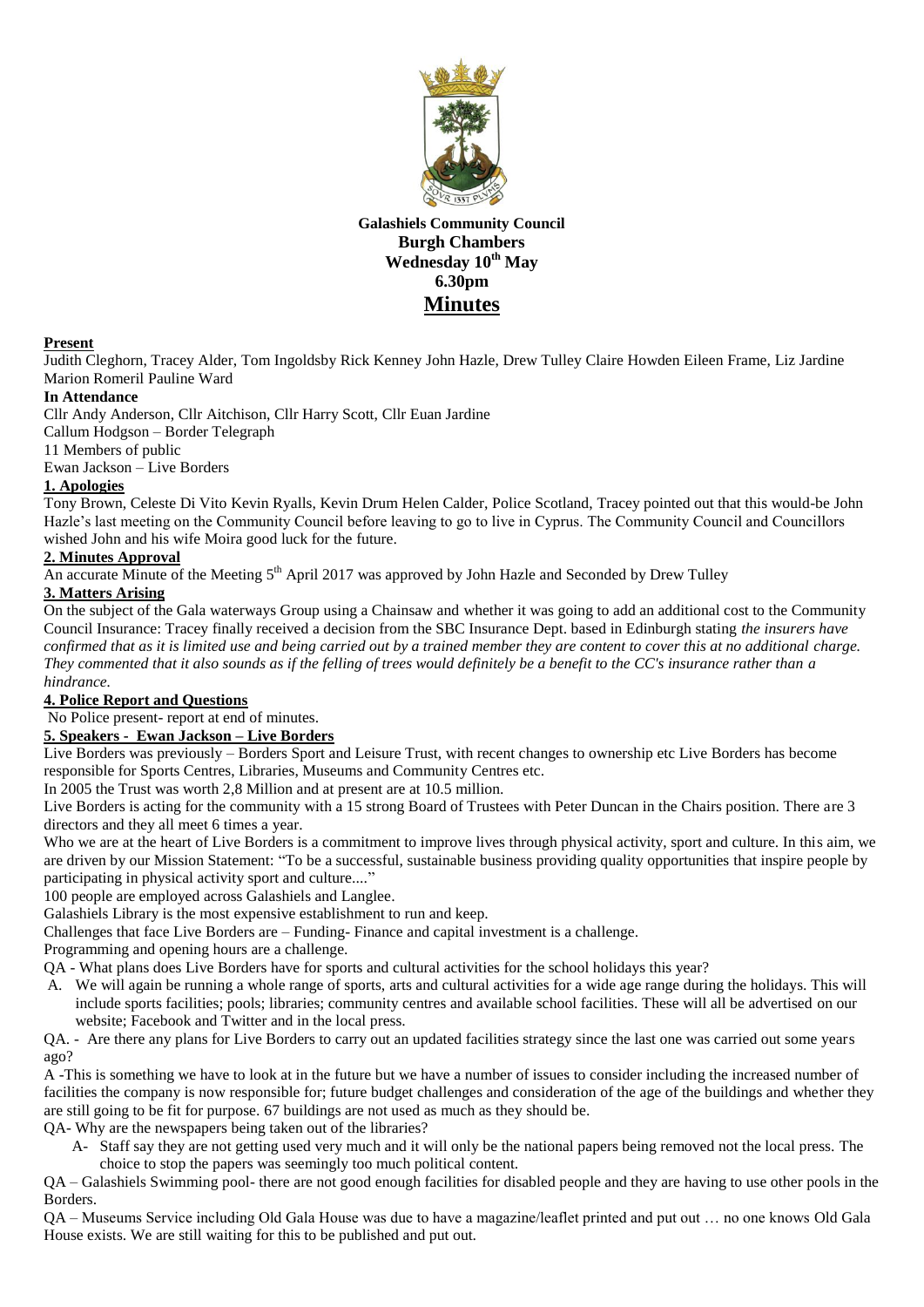QA- what is happening with the Ability Centre part of the Focus Centre, Cllr Aitchison said he would update on this at the next meeting.

**Speaker – Jason Curran –** Jason Curran wanted to say a few words about re launching the Friends of Gala Policies Initiative. Building was pushed out of this area and it was reserved as a woodland area and now would like to work with Community Council and other organisations to get the area spruced up and looking like a proper natural environment, Sewage needs emptied, railings need removed and bring it up to date so that Ranger led walks can be done. Jason has a date to meet Craig Blackie for a walk around the area. Comment made that the Gala policies group and the Langlee woods groups were joined up and the person responsible for arranging the meetings has not done so since last year, we are still awaiting a meeting being scheduled.

## **6. Galashiels Academy Update** n/a

# **7. Sub Group Update**

# **Development Plan**

Judith gave out an up to date copy of the development plan to everyone

**Planning Applications**

No planning applications

# **Gala Waterways**

Next meeting  $6<sup>th</sup>$  June at Old Gala House.

#### **EVENTS**

Work progressing on river lighting project – still awaiting costs but these have been promised for this week

We are looking at a torchlight parade and other entertainment, will report back as and when this info is available.

We will be taking the lead on a new project – installing walking/cycling/horse riding trails from Langlee, along the old drove road to Stow, along with a pump track at Langlee. We will be working with Stow Community Council, Tweed Horizons, SBC and other agencies as required. This is a huge project, costing around £750k and will give Galashiels and the Borders a state of the art facility. There will of course, be further commercial benefits – cycle shops, business for cafes etc, and eventually, business for hotels and B&Bs in the area.

#### **GALA in BLOOM**

The summer planting on the station has been started at Lowood Nursery; I have been along to see them and they look stunning already. They will be put on the station at the end of May/beginning of June. The cost of these plants is £754, including replacement liners for the planters, and donations have come in to cover this cost from Scotrail and the Focus Centre.

The planting in the Queens garden will be checked and increased by the end of this month, some annuals added. Once the perennials are fully established and grown, there will be no need to add annuals.

The design for the bench should be here in the next few days.

## **8. Chairs Report**

Judith welcomed the new Cllrs and said a big thank you to the 3 Cllrs who were no longer part of SBC. Special thanks to Bill White who we shall miss immensely.

## **LRA –**

The main issues at Langlee are as usual, the rubbish collections, dog fouling and damage to the playpark. I am meeting with Ruth Collin, SBC, and with housing officers from Waverley and SBHA in an attempt to resolve this ever-present issue.

I have had Sutcliffe Play, who installed the playpark, down to have a look at the damage, along with Craig Blackie, SBC. It was agreed that we should have the floor fixed, remove part of the surrounding wall and increase the lighting to the park. We shall apply to various funders to cover the cost.

Saturday 27<sup>th</sup> May Borders College Nursery will have their annual spring sale at the Campus by Milestone garden centre.

#### **9. Treasurers Report**

The balance on the books at  $30<sup>th</sup>$  April is £1071.77.

#### **10. Secretary's Report**

Tracey mentioned that she and her crochet ladies had been approached by Energise Gala to help make a wall feature coming from a window (yet to be decided) of poppies. The ladies were asked to crochet 637 poppies to commemorate the 637 that lost their lives at the end of WW1, so this will be started this year ready for 2018 to coincide with the end of the war. CC have offered to pay for materials. It was also noted that Galashiels Relief fund will look at contributing.

The Weekend walking festival went very well yet again so help we will be doing it again next year but we need a lot more volunteers on hand to help out.

## **11. SBC Councillors Update**

Cllr Aitchison

Sandy paid a personal tribute to John Mitchell and Bill White who both lost their seats on SBC as Elected Members. Sandy said he was gutted, but we need to get on and focus on what is important and he hope to see the initiation of Gala Schools.

Cllr Euan Jardine

Thanks for the welcome and I look forward to working with you all.

Cllr Harry Scott Thanks for welcome

Cllr Andy Anderson again, thank you, it's going to be a long learning curve and nice to see so many of the public here.

#### **12. AOB Community Council**

Parking in Netherdale – no meeting has taken place yet and parking is exasperated, area is very trafficked, buses, cars and HGV's some feel that the police should be more active but it's not feasible. A solution needs to be found and we need to work constructively. Judith will organise the meeting.

Judith had a reply from Tracey Logan about the Dog Fouling and introducing a By-Law at Netherdale and the answer was not the one we wanted and we will not be accepting this answer.